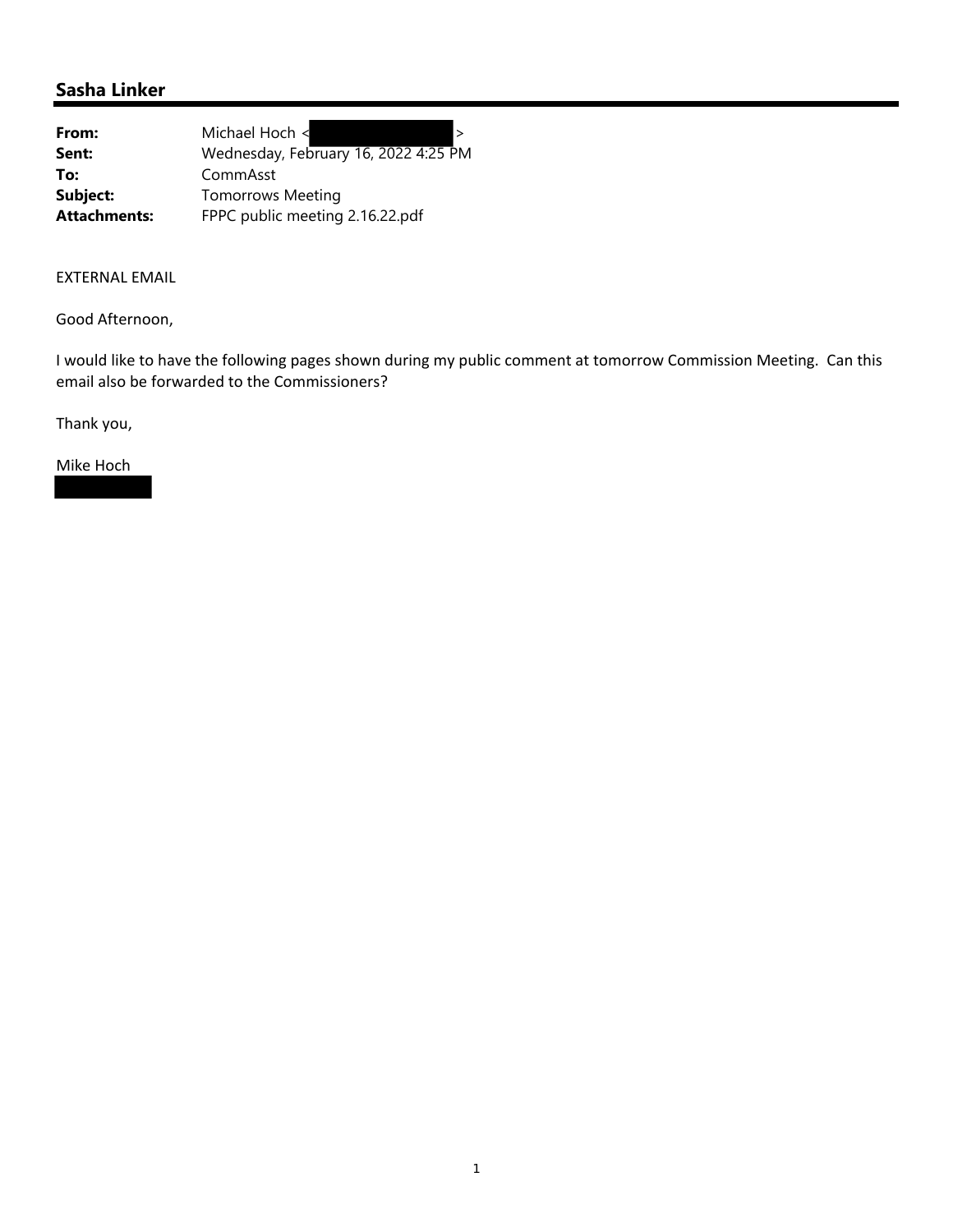# **Three Arch Bay Community Services District**

# **Resolution #2005-01**

#### **(LAFCO Inventory of District Services)**

August 25, 2005

**WHEREAS,** draft version of Senate Bill (SB) 135 is an overall revision of the Community Services District law;

**WHEREAS,** in connection with SB 135, LAFCO must prepare an accurate inventory of the active services currently provided by each Community Services District;

**NOW, THEREFORE BE IT RESOLVED,** that the Board of Directors of the Three Arch Bay Community Services District does hereby declare that the current services which it provided to the Three Arch Bay Community are security and facilities to intercept, contain and transport storm. and dry weather water flows to the ocean.

**ADOPTED, SIGNED AND APPROVED** this twenty-fifth day of August, 2005.

resident **Sherry Brown** 

Attest:

 $\sim$   $\approx$ 

Wilson, Vice Presiden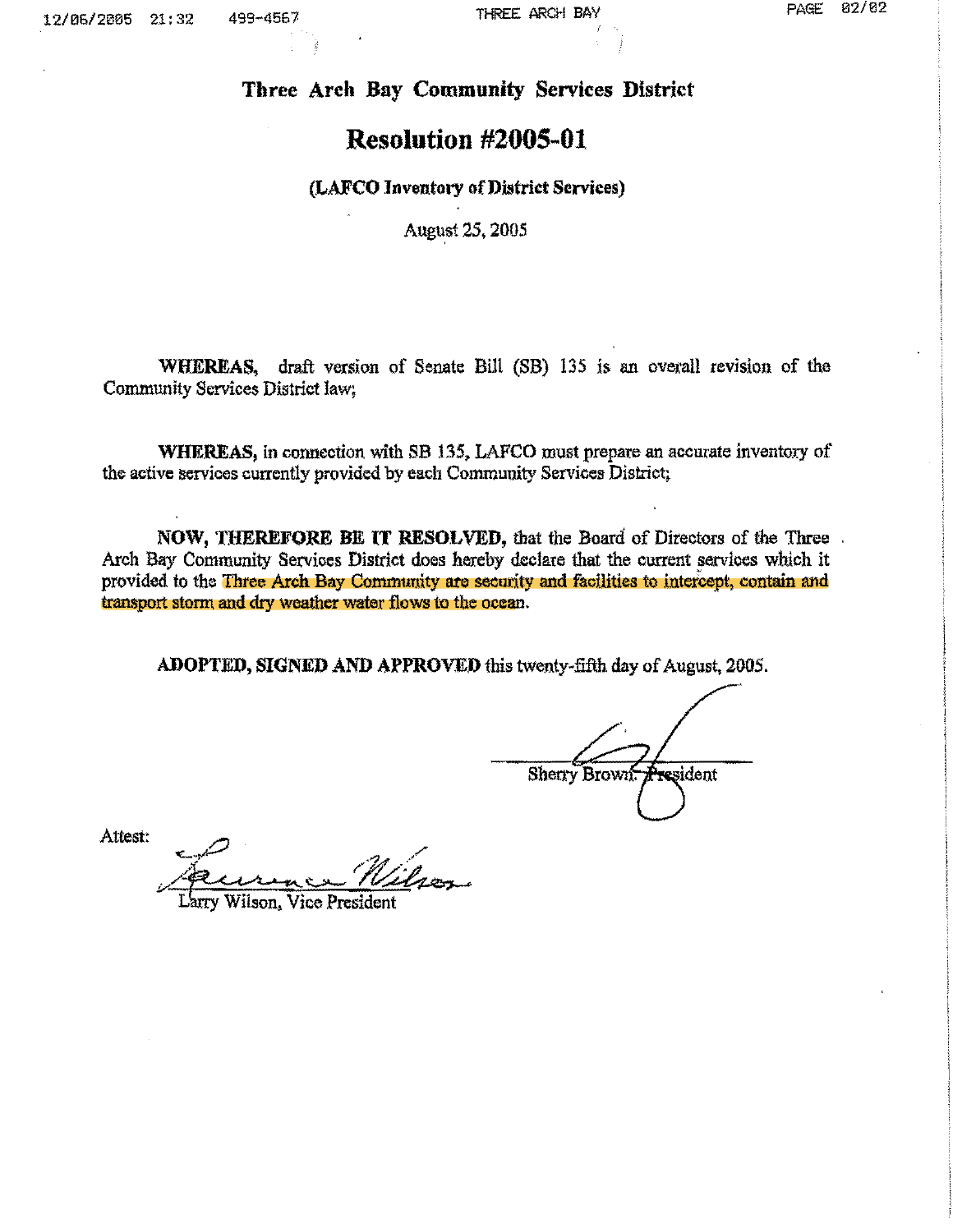# Eleventh Amendment to Lease Agreement

THIS ELEVENTH AMENDMENT TO ORIGINAL LEASE AGREEMENT (the "Amendment") is made as of July 1, 2021, by Three Arch Bay Association, a non-profit California corporation (the "Association"), and Three Arch Bay Community Services District, a community services district organized under the laws of the state of California ( the "District"). The Association and the District are collectively referred to herein as the "Parties."

A. WHEREAS, the Parties entered into a Lease Agreement dated April 10, 2000 and amended the same on February 28, 2007, March 9, 2009, July 1, 2010, July 1, 2011, July 1, 2012, July 1, 2015, July 1, 2018, July 1, 2019, July 1, 2020 and March 1, 2021 (collectively, the "Lease").

B. WHEREAS, the Parties desire to further modify and amend the Lease by this Amendment.

NOW THEREFORE, the Parties hereby agree as follows:

1. The District shall be responsible for rental office and facility space with a current monthly lease amount of \$4,685.09. The District shall also be responsible for the cost of the recreational expenses identified in the spreadsheet attached hereto as Exhibit A and incorporated by reference herein. Such recreational expenses include certain maintenance, beach, community function, and utility expenses and services to be performed by the Association and reimbursed by the District pursuant to its recreation powers, for a total estimated amount of \$486,550.00, to be paid in monthly installments of \$40,545.84. The total monthly amount for rental space and recreational expenses shall be \$45,230.92.

2. Pursuant to Section 2.1 of the Lease, the Association shall continue to be responsible for maintenance and repair of the Leased Premises, subject to reimbursement by the district of those certain specified maintenance expenses that the District agrees to pay pursuant to paragraph 1 of this Amendment.

3. Pursuant to Section 2.3 of the Lease, the Association shall continue to pay for utilities, subject to reimbursement by the district of those certain specified utility expenses that the District agrees to pay pursuant to paragraph 1 of this Amendment.

4. Section 2.6 of the Lease is hereby deleted in its entirety and replaced with the following:

"2.6 Insurance. Each Party shall keep and maintain at all times during the Term hereof liability insurance in the minimum sums of  $$1,000,000.00$  per person and \$2,000,000.00 in aggregate per occurrence for personal injury and \$2,000,000.00 per occurrence for property damage. The Association shall further secure and maintain casualty and/or property damage insurance for the purpose of covering the Leased Premises. Each Party shall secure additional insured certificate(s) naming and endorsing the other as an additional insured on their respective insurance policies. If and to the extent the Association contracts with any third party to perform all or part of the services and/or activities identified in Exhibit A hereto, the Association shall require such third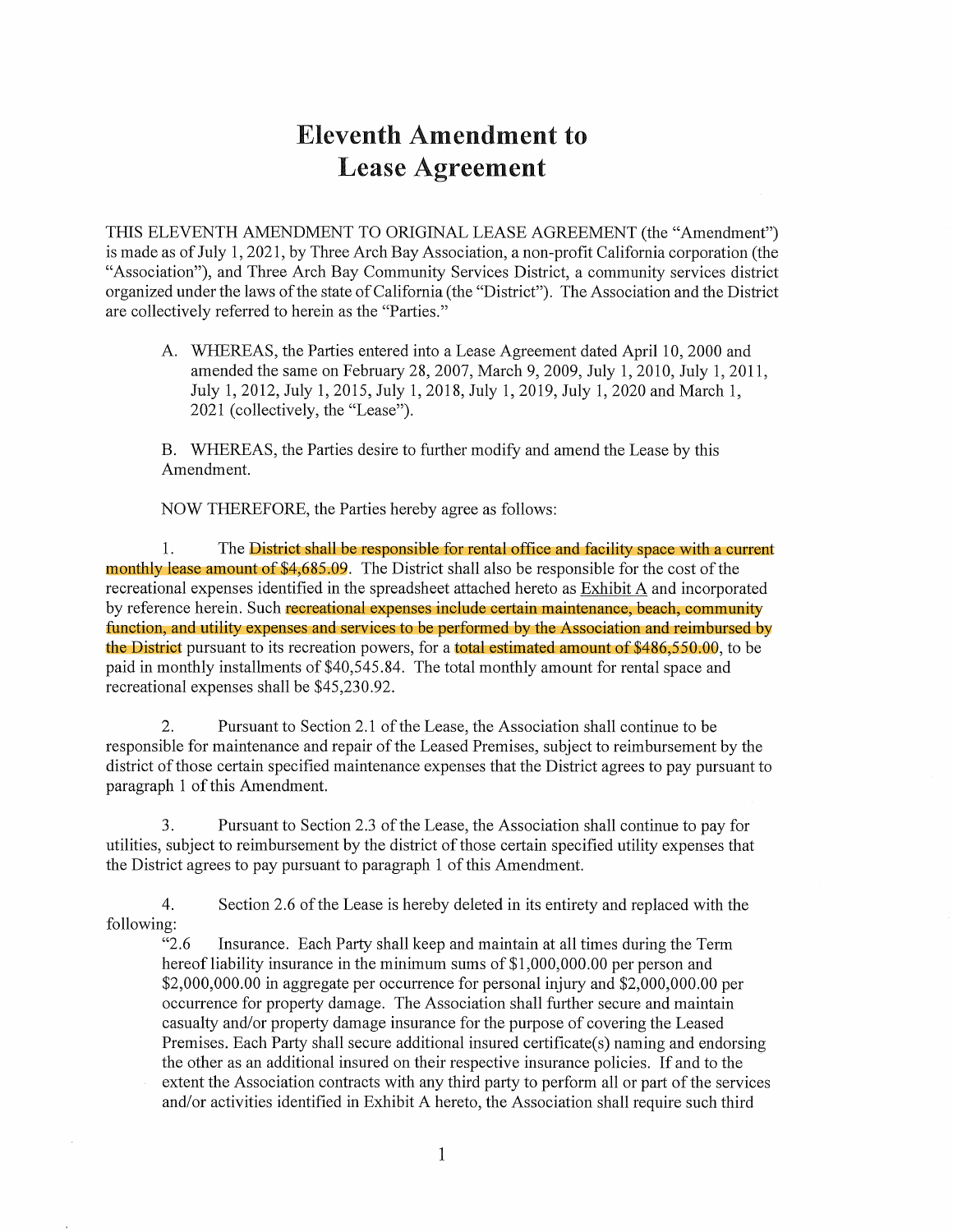parties to name the District as an additional insured on such third parties' insurance policies and obtain additional insured certificate(s) naming and endorsing the District as an additional insured on such policies. The Parties hereto shall indemnify, defend and each hold the other harmless from all costs, loss and expense, including, but not by way of limitation, attorney's fees and court costs arising out of any liability or claim of liability for injury, damage, or loss sustained or claimed to have been sustained arising out of or incidental to the other party's negligent, reckless, and/or intentional acts or failures to act."

5. All other provisions of the Lease remain unchanged and in full force and effect, including, without limitation, the 3% rental space escalation effective each anniversary of the Lease, as set forth in Section 1.5(b) of the Lease. Recreational expenses will be re-evaluated on an annual basis and adjusted as needed.

IN WITNESS WHEREOF, the Parties agree to the foregoing.

"Association" By:  $\overline{\phantom{a}}$ 

Steve Samuelian, President Three Arch Bay Association, a non-profit California corporation Date:  $7 - 7 = 21$ 

"District"

By:  $\mathcal{L}/\mathcal{O}(\mathcal{O})$ 

Gary Rubel, P*i* Three Arch Bay Community Services District, a community services district under the laws of California California  $\left( \partial z \right)$   $\partial z$   $\partial z$   $\partial z$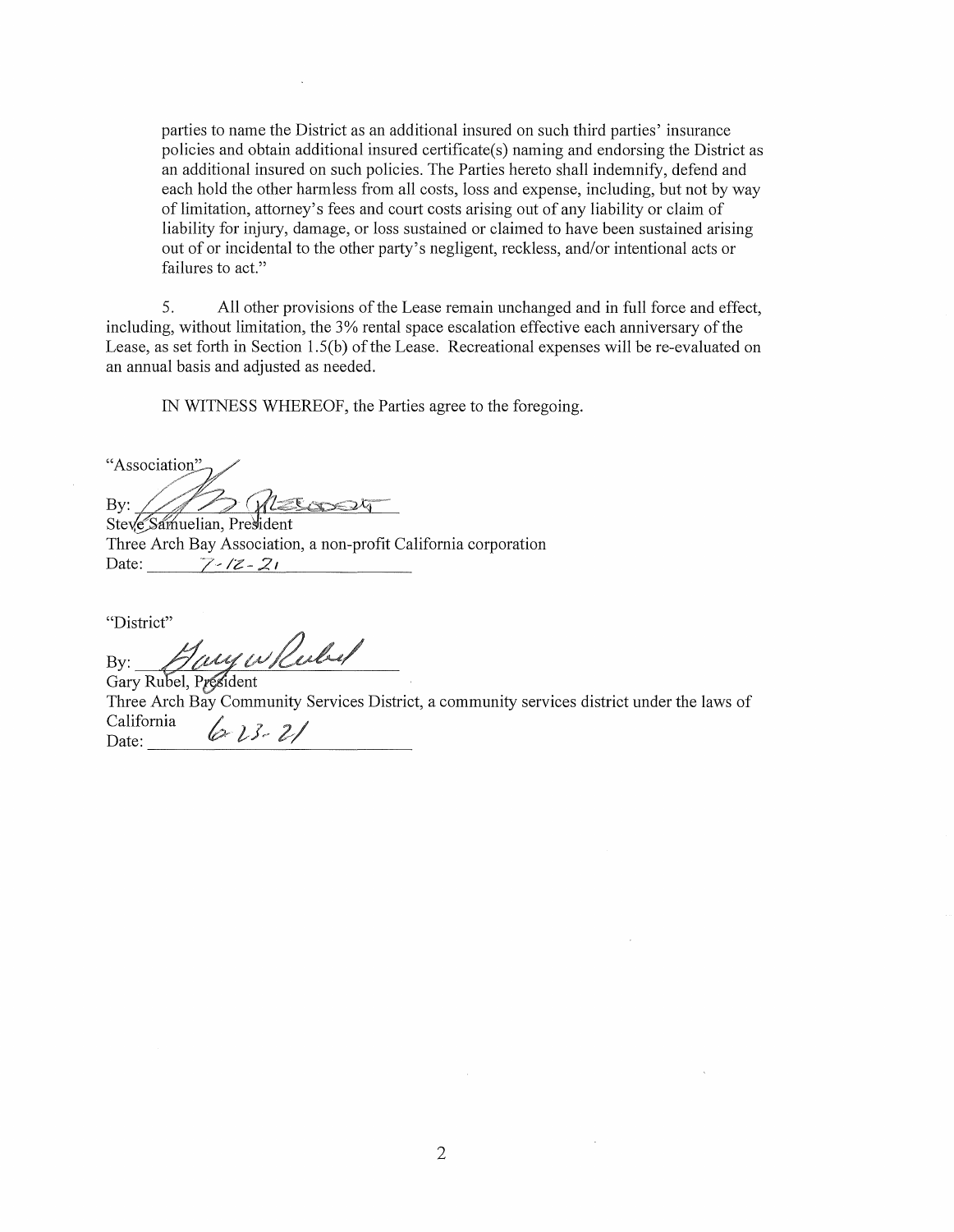| <b>MAINTENANCE</b>                               |                         |           |
|--------------------------------------------------|-------------------------|-----------|
| Landscape Maintenance Park/Clubhouse             | \$                      | 52,200.00 |
| Landscape Extras & Irrigation Park/Clubhouse     | \$                      | 13,750.00 |
| Landscape Tree Maintenance Park/Clubhouse        | \$                      | 15,000.00 |
| Janitorial Service/Supplies Park/Clubhouse/Beach | \$                      | 20,000.00 |
| <b>Clubhouse Maint</b>                           | \$                      | 1,000.00  |
| <b>Tennis Courts Maint</b>                       | \$                      | 6,600.00  |
| Park/Patio Maint                                 |                         | 4,500.00  |
| <b>General Repair &amp; Maint Rec</b>            |                         | 12,500.00 |
| Pest Control Park/Clubhouse/Beach                | \$\$\$                  | 12,000.00 |
| <b>Golf Cart Maint</b>                           | \$                      | 2,500.00  |
| Electrical Lighting Park/Clubhouse/Beach         | $\overline{\mathsf{S}}$ | 5,000.00  |
|                                                  |                         |           |
| <b>BEACH</b>                                     |                         |           |
| <b>Beach Lifeguard Service</b>                   | \$                      | 73,500.00 |
| Beach Cleanup Maint Contract                     | \$<br>\$                | 82,000.00 |
| Beach Walkway/Restrooms                          |                         | 50,000.00 |
| Beach Misc.                                      |                         |           |
|                                                  |                         |           |
| <b>COMMUNITY FUNCTIONS</b>                       |                         |           |
| <b>Christmas Event</b>                           | \$                      | 25,000.00 |
| <b>Easter Event</b>                              | \$                      | 1,500.00  |
| <b>Halloween Event</b>                           |                         | 6,000.00  |
| July 4th Event/Fireworks                         | \$\$\$                  | 58,000.00 |
| Labor Day Event                                  |                         | 10,000.00 |
| Labor Day Pancake Breakfast                      | \$<br>\$                | 2,000.00  |
| Park Night Event                                 |                         | 2,500.00  |
| Misc Community Events                            | $\overline{\mathsf{S}}$ | 7,500.00  |
|                                                  |                         |           |
| <b>UTILITIES</b>                                 |                         |           |
| Elelectricty Park/Patio/Beach                    | \$                      | 6,000.00  |
| Water Park/Patio/Beach                           | \$                      | 17,500.00 |
|                                                  |                         |           |
|                                                  |                         |           |

486,550.00

 $\overline{\xi}$ 

## Exhibit A Recreational Expenses to be paid by District 2021/2022: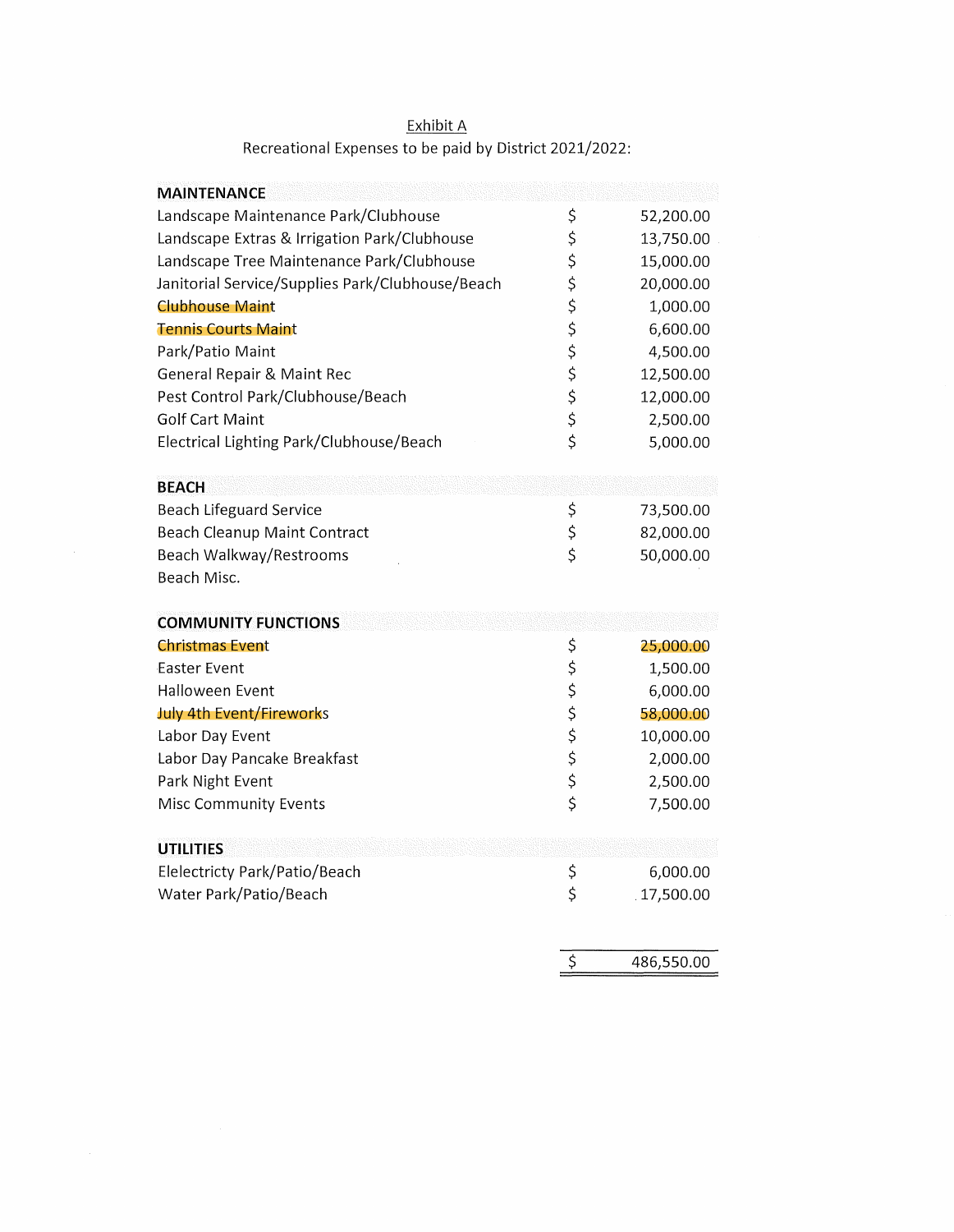#### **Eleventh Amendment to Management Agreement**

THIS ELEVENTH AMENDMENT TO MANAGMENT AGREEMENT (the "Amendment") is entered into as of July 1, 2021 by and between the Three Arch Bay Association, a non-profit California corporation (the "Association"), and the Three Arch Bay Community Services District, a community services district organized under the laws of the State of California (the "District"). The Association and the District are collectively referred to herein as the "Parties".

- A. WHEREAS, the Parties entered into a Management Agreement dated March 1, 2007 (the "Agreement").
- B. WHEREAS, the Parties desire to modify and amend the Agreement by this Amendment.

NOW THEREFORE, the Parties hereby agree as follows:

- 1. Original Sum: Paragraph 11 of Agreement provides for modification of the monthly sum that the District pays to the Association, initially set at \$7,900.17 per month, and subsequently modified in the First Amendment to Management Agreement.
- 2. Staff: Effective March 1, 2020, going forward the Three Arch Bay Security Staff Patrol and Management Employees are the financial responsibility of the Three Arch Bay Community Services District.
- 3. New Sum: The new total monthly sum the District will pay the Association effective July 1, 2021 is \$35,283.29. All calculations for amounts payable are attached to this agreement, and marked Exhibit A.
- 4. All other provisions of the Agreement remain unchanged and in full force and effect, including without limitation of the increases in number two and three, above.
- 5. Invoices for actual time worked for the hourly security patrol employees not included in the total in number three above will be submitted to the Three Arch Bay Community Services District by the Three Arch Bay Association on a reoccurring monthly basis.

IN WITNESS WHEREOF, the Parties agree to the foregoing.

Three Arch Bay Association, a California Non-Profit Organization

2 Premain By:

Stege Sar Date: 7-12<sup>-</sup> Z<sub>1</sub>

Three Arch Bay Community Services District, a community services district organized under the laws of the State of California

By: *Jany Willelel* 

Date: 6.23-21